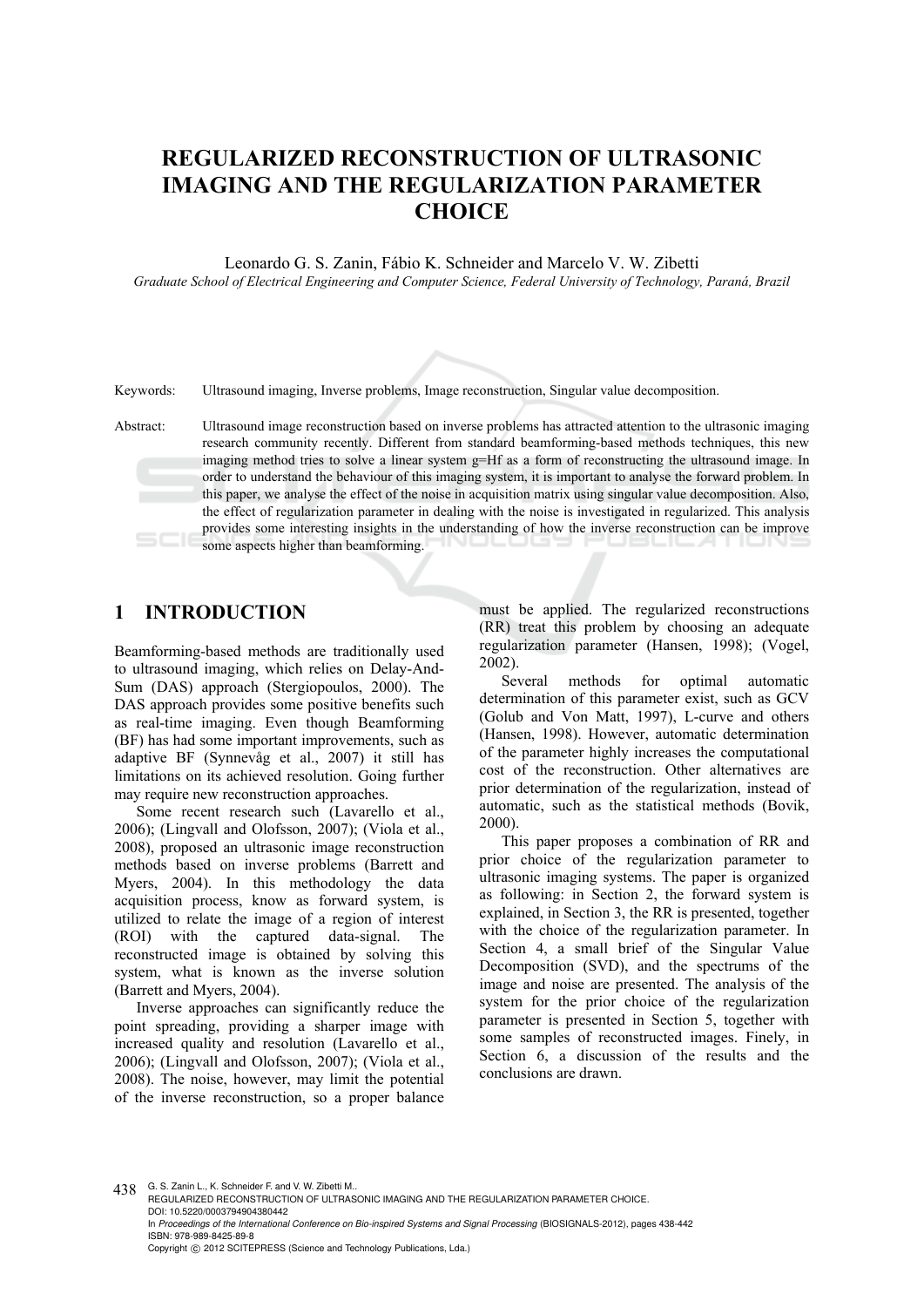### **2 FORWARD SYSTEM FOR ULTRASOUND IMAGING**

The investigation acoustic pulse in the spatial position **r**, during a time *t*, is models as (Lingvall and Olofsson, 2007):

$$
p(\mathbf{r},t) = \sum_{k=1}^{K} h_k^{sf}(\mathbf{r},t) * h_k^{sf}(t) * u_k(t)
$$
 (1)

In (1), its considered *K* elements in the ultrasound array. The  $u_k(t)$  is the electric signal applied to the  $k^{\text{th}}$ array element,  $h_k^{ef}(t)$  is the forward electro-acoustic impulse response of the element, while the acoustic spatial impulse response is denoted as  $h_k^{sf}(\mathbf{r},t)$ . The pressure  $p(\mathbf{r},t)$  reaching a position **r** react according to the reflectivity function  $f(\mathbf{r})$ , which is the information to be imaged. This echo signal formed by this interaction at the position **r**, reaching the *n*<sup>th</sup> array element is:

$$
g_n(\mathbf{r},t) = h_n^{sb}(\mathbf{r},t) * h_n^{eb}(t) * p(\mathbf{r},t) f(\mathbf{r})
$$
 (2)

We consider that  $N_e$  elements in the array are used for echo recording. This returning echo is spread by the backward spatial impulse response  $h_n^{sb}(\mathbf{r},t)$ , reaching the sensor where it is convolved with the backward electro-acoustic impulse response  $h_n^{eb}(t)$ . Joining (1) and (2) we can express the echo from a particular position as:

$$
g_n(\mathbf{r},t) = h_n(\mathbf{r},t) f(\mathbf{r})
$$
\n(3)

where

$$
h_n(\mathbf{r},t) = h_n^{sb}(\mathbf{r},t) * h_n^{eb}(t) * p(\mathbf{r},t)
$$
 (4)

Considering that the data-signal  $g_n(\mathbf{r},t)$  from (3) is provided by echoes from all **r** positions belonging to the Cartesian coordinates in the 2D image grid. In this paper we assume that the discrete signal can be represented as:

$$
g_n[\mathbf{r}, t_i] = \sum_{\mathbf{r} \in \text{grid}} h_n[\mathbf{r}, t_i] f[\mathbf{r}] \tag{5}
$$

The image size is  $M_1 \times M_2$ , being  $M=M_1 \times M_2$  number of pixels. Also, *ti* is a discrete time sample being *S* the total time samples from an element. Putting the equation (5) in a matrix-vector format leads to  $\mathbf{g}_n =$  $\mathbf{H}_n\mathbf{f}$ , where  $\mathbf{g}_n = [g_n(t_1), \dots, g_n(t_s)]^T$  is a vector with all the captured samples from the  $n^{th}$  element, while **f**=[ $f(1,1)$ , …,  $f(M_1,1)$ ,  $f(1,2)$ , …,  $f(M_1, M_2)$ ]<sup>T</sup> is a vector with the image pixels re-ordered.

We can join the time samples from all elements in the form:

$$
\mathbf{g} = \mathbf{H}\mathbf{f} + \mathbf{\eta} = \begin{bmatrix} \mathbf{g}_1 \\ \vdots \\ \mathbf{g}_N \end{bmatrix} = \begin{bmatrix} \mathbf{H}_1 \\ \vdots \\ \mathbf{H}_N \end{bmatrix} \mathbf{f} + \mathbf{\eta}
$$
 (6)

In (6), we have the full system. The **H** matrix has size of  $N \times M$ , being  $N=N_e \cdot S$ . The sensor response, pulses and signal spreading are all involved to form the matrix, so it contains the system behavior. The noise is represented by  $\eta$ .

## **3 REGULARIZED RECONSTRUCTION**

The RR used in this paper is based on the Tikhonov regularization for least squares (Hansen, 1998), described as: 

$$
\hat{\mathbf{f}}_{Tik}(\alpha) = \underset{\mathbf{f}}{\arg\min} \Big[ \|\mathbf{g} - \mathbf{H}\mathbf{f}\|_{2}^{2} + \alpha^{2} \|\mathbf{f}\|_{2}^{2} \Big] \tag{7}
$$

In (7), the parameter α, known as the regularization parameter, is real and positive (Bovik, 2000). When  $\alpha \rightarrow 0$ , the reconstructed image is usually sharp, but noise is amplified due to the ill-conditioning of **H**. Increasing the regularization parameter reduces noise amplification, stabilizing the image. However, it also reduces the sharpness of the solution.

The minimum of (7) is achieved when the gradient is zero, or equivalently when:

$$
(\mathbf{H}^T \mathbf{H} + \alpha^2 \mathbf{I}) \hat{\mathbf{f}}_{Tik} = \mathbf{H}^T \mathbf{g}
$$
 (8)

This gives the following solution:

$$
\hat{\mathbf{f}}_{Tik} = (\mathbf{H}^T \mathbf{H} + \alpha^2 \mathbf{I})^{-1} \mathbf{H}^T \mathbf{g}
$$
 (9)

The reconstruction in (9) requires the inversion of the matrix; however, this computation can be done off-line and then stored in the ultrasound equipment to reconstruction process. On the other hand, prior choices of  $\alpha$  must be defined previously to the inverse computation.

#### **3.1 Choice of the Regularization Parameter**

Automatic parameter selection methods, such as the GCV (Golub and Von Matt, 1997) and the L-curve (Hansen, 1998), are alternatives to the balance between noise and image sharpness, but they cannot determine the parameter *a priori*.

Our alternative for prior α determination requires previous knowledge of the noise levels. Several methods based on the knowledge of the noise and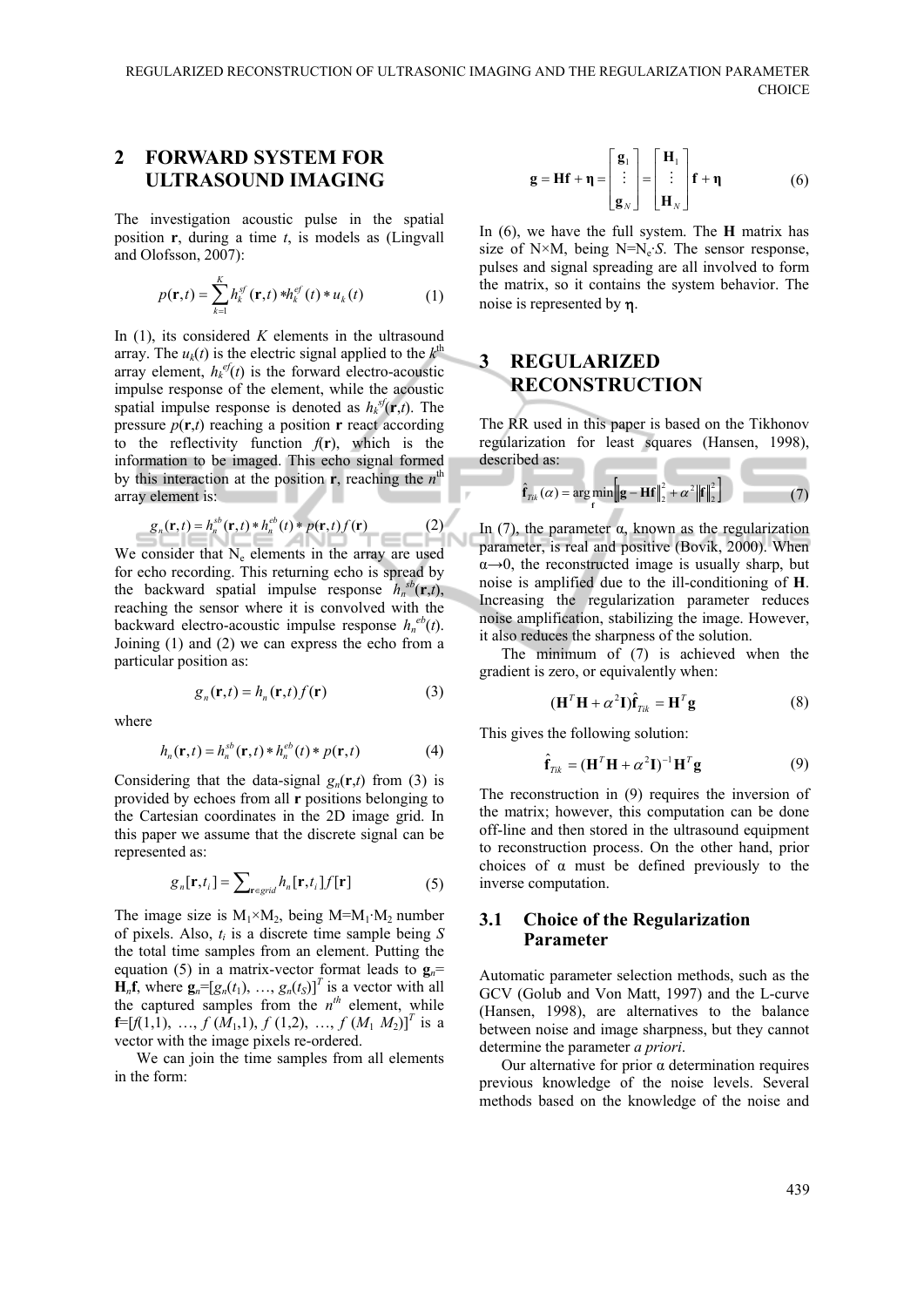image variances exist, such as the statistical Maximum a Posterior (MAP) estimation (Mohammad-Djafari, 1995); (Therrien, 1992). MAP estimation leads to a reconstruction algorithm similar to (7), where  $\alpha = \delta_{\bf n}/\delta_{\bf f}$ , being  $\delta_{\bf n}$  and  $\delta_{\bf f}$  the noise and the image standard deviation respectively.

In (Hansen, 1998) it is mentioned that the regularization is needed if the discrete Picard condition is not achieved. In order to clearly state the discrete Picard condition, we briefly mention the SVD and define the spectrums of the image and noise.

# **4 THE SINGULAR VALUE ANALISIS**

# **4.1 Singular Value Decomposition**

The SVD (Barrett and Myers, 2004) is able to reveals the spectrum of a matrix by diagonalizing it. The spectrum shows the filtering effect of the acquisition system. This information is similar to the frequency response of shift invariant systems.

Utilizing the SVD, the matrix **H** can be represented as:

$$
\mathbf{H} = \mathbf{U}\mathbf{S}\mathbf{V}^T = \sum_{k=1}^p \sigma_k \mathbf{u}_k \mathbf{v}_k^T
$$
 (10)

Where **U** is a N×N matrix, **V** is a M×M matrix, and **S** is an N×M diagonal matrix with the elements  $\sigma_1$ ,  $\sigma_2, \ldots, \sigma_p$ , where  $p = min(N,M)$  in its diagonal. The orthonormal columns  $v_k$  represent the right singular vectors. The orthonormal matrix  $V<sup>T</sup>$  transforms the image vector **f** to new space where the singular values weight this transformed image. The result is transformed to another space by the **U** matrix, constructed with orthonormal column vectors  $\mathbf{u}_k$ , which are the left singular vectors. The set  $\{\sigma_k, \mathbf{u}_k\}$  $\mathbf{v}_k$ ,  $1 \leq k \leq p$ , are the singular system of **H**.

#### **4.2 Definition of the Spectrums of the Image and the Noise**

Using the SVD one can observe that the operation **Hf** first transforms the image to the spectral space, through  $V^T f$ , forming the coefficients  $\{v_k^T f\}$ ,  $1 \le k \le$ *p*, which is the unfiltered spectrum of image. In the spectrum, the image is filtered through  $\mathbf{S}\mathbf{V}^T\mathbf{f}$ generating the noiseless data spectrum (filtered spectrum) defined by  $\{\sigma_k(\mathbf{v}_k^T \mathbf{f})\}\,$ ,  $1 \leq k \leq p$ . The same filtered spectrum can be obtained by  $U<sup>T</sup>Hf$ ,

generating  $\{\mathbf{u}_k^T \mathbf{H} \mathbf{f}\}\,$ ,  $1 \le k \le p$ , which is the same as  $\{\sigma_k(\mathbf{v}_k^T\mathbf{f})\}$ . Also, we can observe the filtered spectrum with noise, resulted from **g=Hf+η**, by doing  $U^T g = U^T H f + U^T \eta$  which is a composition of filtered image spectrum, or  $U<sup>T</sup>Hf$ , and the noise spectrum, or  $U^T \eta$ , also defined as  $\{u_k^T \eta\}$ ,  $1 \le k \le p$ .

In general, the image spectrum is relatively arbitrary. However the filtered spectrum is more predictable. According to the discrete Pickard condition (Hansen, 1998), the absolute value of the filtered image spectrum, or  $\sigma_k |\mathbf{v}_k|^T \mathbf{f}$ , must decay, on average, at the same rate (or more) than the rate of decaying of the s.v. (Hansen, 1998); (Vogel, 2002). This behavior, which is stated for general systems, is also observed for ultrasonic systems.

### **4.3 Prior Determination of the Regularization Parameter**

The regularization is needed because the inverse will strongly amplify the components related to small singular values. One can say those spectrum components on elevated *k* positions may has more noise than signal, while the lower *k* positions may has more signal the noise.

The regularized reconstruction, expressed with the SVD is:

$$
\hat{\mathbf{f}}_{Tik} = (\mathbf{H}^T \mathbf{H} + \alpha^2 \mathbf{I})^{-1} \mathbf{H}^T \mathbf{g} = \sum_{k=1}^p \frac{\sigma_k(\mathbf{u}_k^T \mathbf{g})}{\sigma_k^2 + \alpha^2} \mathbf{v}_k
$$
(11)

One can note that the RR, instead of inverting the s.v. directly, invert the regularized s.v., or sqrt( $\sigma_k^2 + \alpha^2$ ). This stabilizes the inverse solution, avoiding excessive noise amplification, and corrects the filtered signal when the signal is stronger than noise.

Our main contribution in this paper is the observation that the regularized s.v. must follow de average decaying of data spectrum. The data spectrum (noise plus filtered spectrum) follows, on average, the regularized s.v. line, or:

$$
\mathbf{u}_k^T \mathbf{g} \Big| / o \approx \sqrt{\sigma_k^2 + \alpha^2} \tag{12}
$$

Considering the weighting by a constant *o*, the α is  $\delta_{\bf n}/\rho$ , which is very consistent with MAP, where the constant *o* is chosen as  $\delta$ <sub>f</sub>. So, in order to find a reasonably regularization parameter a priori, one may use data captured from several different study objects, i.e. phantoms. This data can be transformed to the spectrum, using the SVD, and an appropriate scaling constant *o* can be found. One may simply adjust the curve manually so the constant *o* may provide the overlap between singular values and data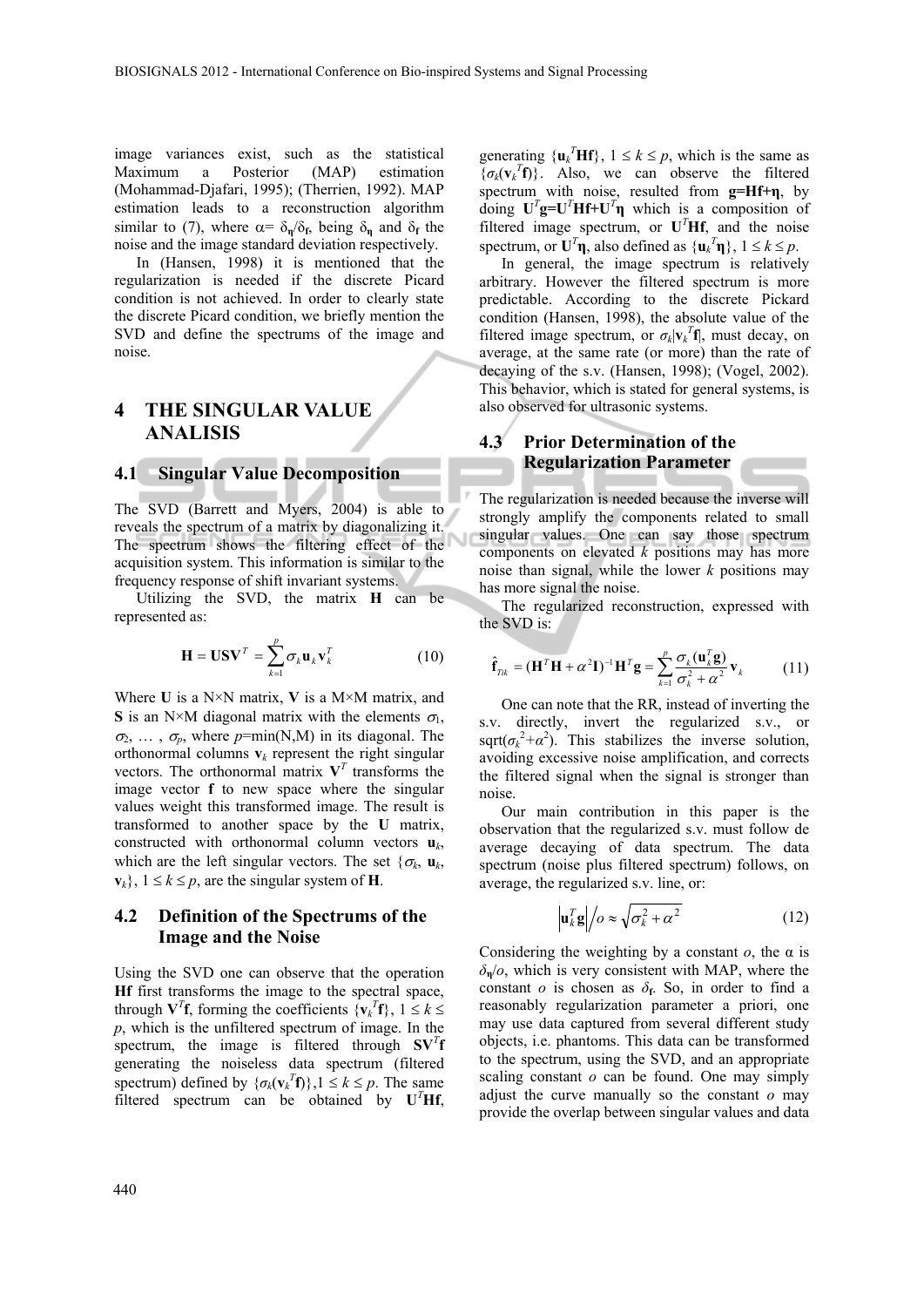spectrum, especially in the lower *k* components.

### **5 SIMULATION RESULTS**

In this section, the reconstructed images with regularized inversion using different parameters are shown. For these experiments we used signals generated using Field II toolbox (Jensen, 1996). For all experiments an ultrasonic pulse of 5 MHz, with 80% of the bandwidth, sampled at 100MHz and sound speed of *c*=1540 m/s were considered. The ROI is an area of  $10\times10$ mm in which the sensor array is 25mm from the center of the ROI in the longitudinal dimension, and centered in the lateral dimension. The 64 elements of the sensor are spaced by  $\lambda = c/f$ . We do not use focused pulses, neither any non-uniform apodization. The resolution grid is 60×60 pixels. Some sample figures are reconstructed with BF and RR from (9). Also, we add a white Gaussian noise to the signal with standard deviation to achieve a SNR of 10dB and 20dB. TEC **CHN** 

The Figure 1 has the results of the determination of the ideal  $\alpha$  for this system. Note that average noise lines for both SNR of 10dB and 20dB, cross the singular values line. This means we need to regularize the system to avoid excessive noise amplification. The standard deviation for the noise and acquisition with SNR of 10 and 20dB are shown in Table 1. By adjusting the curves the estimated constant *o* is nearly to  $3.10^{-2}$ , which is close to the  $\alpha$ parameter suggested by MAP estimation. The regularized curves are plotted in the Figure 1.

Table 1: Standard deviation and regularization parameter.

| SNR  | $o_n \cdot (10^{-11})$ | $\alpha(10^{-9})$ |
|------|------------------------|-------------------|
| !0dB | 6.5652                 | 2.1884            |
| 20dB | 2.0786                 | 0.6928            |

In order to compare the RR with different parameters for both SNR's, we utilized three  $\alpha$ spanned by one order of magnitude above an one order of magnitude below, i.e.,  $\alpha_{\text{below}} = 0.1 \times \alpha$ ,  $\alpha$ , and  $\alpha_{\text{above}}=10\times\alpha$ . The results are shown in Figure 2, comparing with the BF reconstruction.

Analyzing the results, it is possible to observe in the images reconstructed with  $\alpha_{\text{below}}$ , in figures 2(a) and (e), that the noise were over amplified. With the ideal  $\alpha$ , the inverse results have a noise level between the underregularized and BF. The noise was not too much amplified and the spots are more compact, which corresponds to an improvement in resolution. Figures 2(c) and (g) show reconstructed images obtained by  $\alpha_{\text{above}}$ , wich is an overregularized

inverse approach. This result is more similar to BF, but it is possible to note that the spots are not so spread as BF. Comparing these inverse reconstructions with the BF, is possible to note that the noise was amplified, but the spreading was significantly reduced.



Figure 1: The singular values  $\sigma_k$ , the average noise level  $\delta_{\eta}/\sigma$ , and the regularized singular values sqrt( $\sigma_k^2 + \alpha^2$ ) adjusted for SNR of 10dB and 20dB.

# **6 DISCUSSIONS AND CONCLUSIONS**

This analysis evidenced the importance of choice of regularization parameter. The higher the α, smaller the noise and smaller the reduction of spreading; the smaller the  $\alpha$ , higher the correction of the spreading under the cost of increased noise amplification. With RR, an improvement in image resolution was obtained when compared with DAS BF.

In this paper we also investigate how the noise affects the ultrasound forward system through de SVD analysis. Mainly, we use this analysis to obtain a better regularization parameter to regularized inverse approach. We observed some of advantage that inverse reconstruction provides when applied to ultrasound imaging systems. This new method, also investigated in recent works (Lavarello et al., 2006); (Lingvall and Olofsson, 2007); (Viola et al., 2008) has been proven its effectiveness and is able to be used in modern ultrasound systems.

Some of limitations existent in BF, such as the lateral spreading of the spots are improved with this new method. The great limitation of RR is the computational cost and memory requirements, which makes it, by now, impossible to be applied for real-time imaging as BF. However their ability of improve the ultrasound image resolution makes it